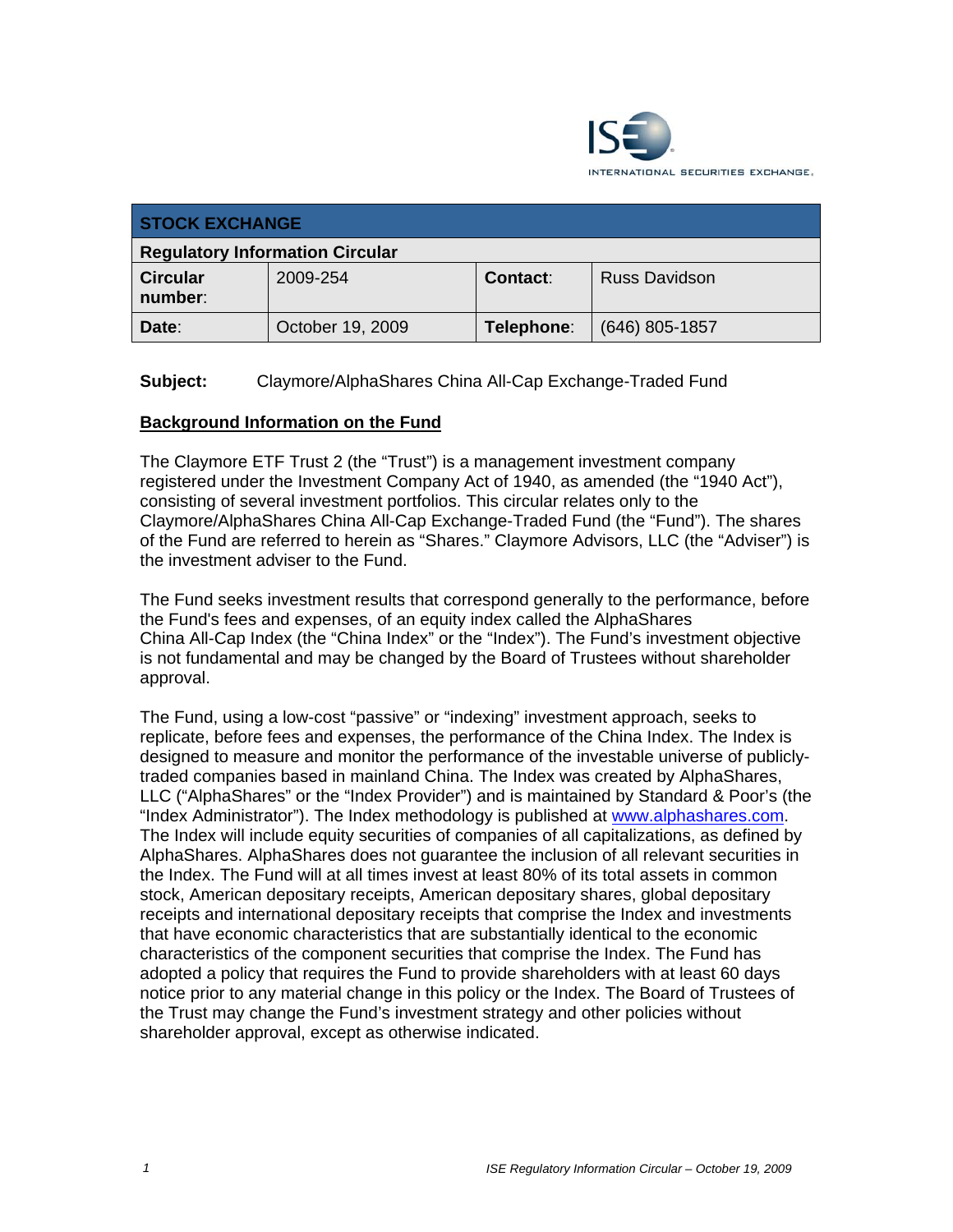The Investment Adviser seeks a correlation over time of 0.95 or better between the Fund's performance and the performance of the Index. A figure of 1.00 would represent perfect correlation.

The Fund generally will invest in all of the securities comprising the Index in proportion to their weightings in the Index. However, under various circumstances, it may not be possible or practicable to purchase all of the securities in the Index in those weightings. In those circumstances, the Fund may purchase a sample of the securities in the Index in proportions expected by the Investment Adviser to replicate generally the performance of the Index as a whole. There may also be instances in which the Investment Adviser may choose to overweight another security in the Index, purchase (or sell) securities not in the Index which the Investment Adviser believes are appropriate to substitute for one or more Index components, or utilize various combinations of other available investment techniques, in seeking to accurately track the Index. In addition, from time to time securities are added to or removed from the Index. The Fund may sell securities that are represented in the Index or purchase securities that are not yet represented in the Index in anticipation of their removal from or addition to the Index.

The Index is designed to measure and monitor the performance of publicly issued common equity securities of publicly-traded companies based in mainland China. Proprietary and third-party financial and economic information and research are utilized to: (1) identify potential Index constituents and verify that such companies are based in mainland China; and (2) calculate the number of shares of each potential Index constituent outstanding, adjusted for free-float, for usage in the modified float-adjusted market capitalization weighting methodology. To ensure adequate liquidity, constituents must have a float-adjusted market capitalization of \$500 million or greater for initial inclusion in the Index. A float-adjusted market capitalization of \$400 million or greater is required for ongoing inclusion in the Index. The Index is rebalanced and reconstituted annually.

As described more fully in the Trust's prospectus and Statement of Additional Information, the Fund will issue and redeem Shares on a continuous basis at their net asset value ("NAV") only in large blocks of 100,000 Shares (each, a "Creation Unit"). Creation Units will be issued and redeemed principally in-kind for securities included in the underlying index. Except when aggregated in Creation Units, the Shares may not be redeemed with the Fund.

Income dividends, if any, are distributed to shareholders annually. Net capital gains are distributed at least annually.

Shares are held in book-entry form, which means that no Share certificates are issued. The Depository Trust Company or its nominee is the record owner of all outstanding Shares of the Funds and is recognized as the owner of all Shares for all purposes.

The NAV per Share for the Fund is computed by dividing the value of the net assets of the Fund (i.e., the value of its total assets less total liabilities) by the total number of Shares outstanding. Expenses and fees are accrued daily and taken into account for purposes of determining NAV. The NAV of each Fund is determined each business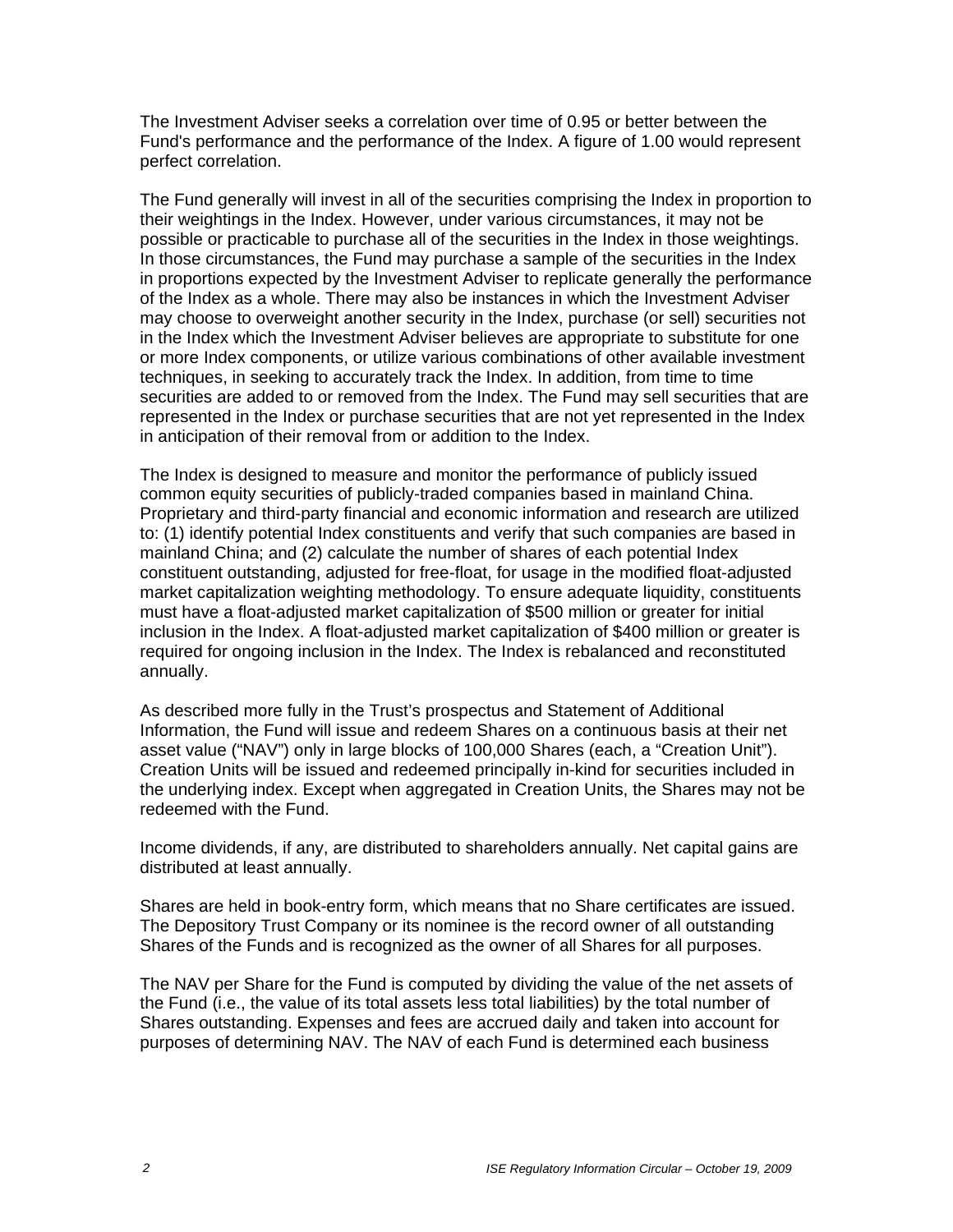day after the close of trading (ordinarily 4:00 p.m., Eastern Time or "ET") on the Exchange. Any assets or liabilities denominated in currencies other than the U.S. dollar are converted into U.S. dollars at the current market rates on the date of valuation as quoted by one or more sources.

The registration statement for the Fund describes the various fees and expenses for the Fund's Shares. For a more complete description of the Fund and the underlying Index, visit the Fund's website at www.claymore.com.

## **Purchases and Redemptions in Creation Unit Size**

Equity EAMs are hereby informed that procedures for purchases and redemptions of Shares in Creation Units are described in the Trust's Prospectus and SAI and that Shares are not individually redeemable but are redeemable only in Creation Unit aggregations or multiples thereof.

## **Principal Risks**

Interested persons are referred to the Prospectus for a description of risks associated with an investment in the Shares. These include tracking error risk (factors causing the Fund's performance to not match the performance of the underlying index), market trading risk (for example, trading halts, trading above or below net asset value), investment style risk, sector risk, investment approach risk, non-diversification risk, issuer-specific risk, management risk, China investment risk, foreign investment risk, and small and medium capitalization company risk.

## **Exchange Rules Applicable to Trading in the Shares**

The Shares are considered equity securities, thus rendering trading in the Shares subject to the Exchange's existing rules governing the trading of equity securities.

## **Trading Hours**

The values of the index underlying the Shares are disseminated to data vendors every 15 seconds. Trading in the Shares on ISE is on a UTP basis and is subject to ISE equity trading rules. The Shares will trade from 8:00 a.m. until 8:00 p.m. Eastern Time. Equity EAMs trading the Shares during the Extended Market Sessions are exposed to the risk of the lack of the calculation or dissemination of underlying index value or intraday indicative value ("IIV"). For certain derivative securities products, an updated underlying index value or IIV may not be calculated or publicly disseminated in the Extended Market hours. Since the underlying index value and IIV are not calculated or widely disseminated during Extended Market hours, an investor who is unable to calculate implied values for certain derivative securities products during Extended Market hours may be at a disadvantage to market professionals.

## **Trading Halts**

ISE will halt trading in the Shares in accordance with ISE Rule 2101(a)(2)(iii). The grounds for a halt under this Rule include a halt by the primary market because it stops trading the Shares and/or a halt because dissemination of the IIV or applicable currency spot price has ceased, or a halt for other regulatory reasons. In addition, ISE will stop trading the Shares if the primary market de-lists the Shares.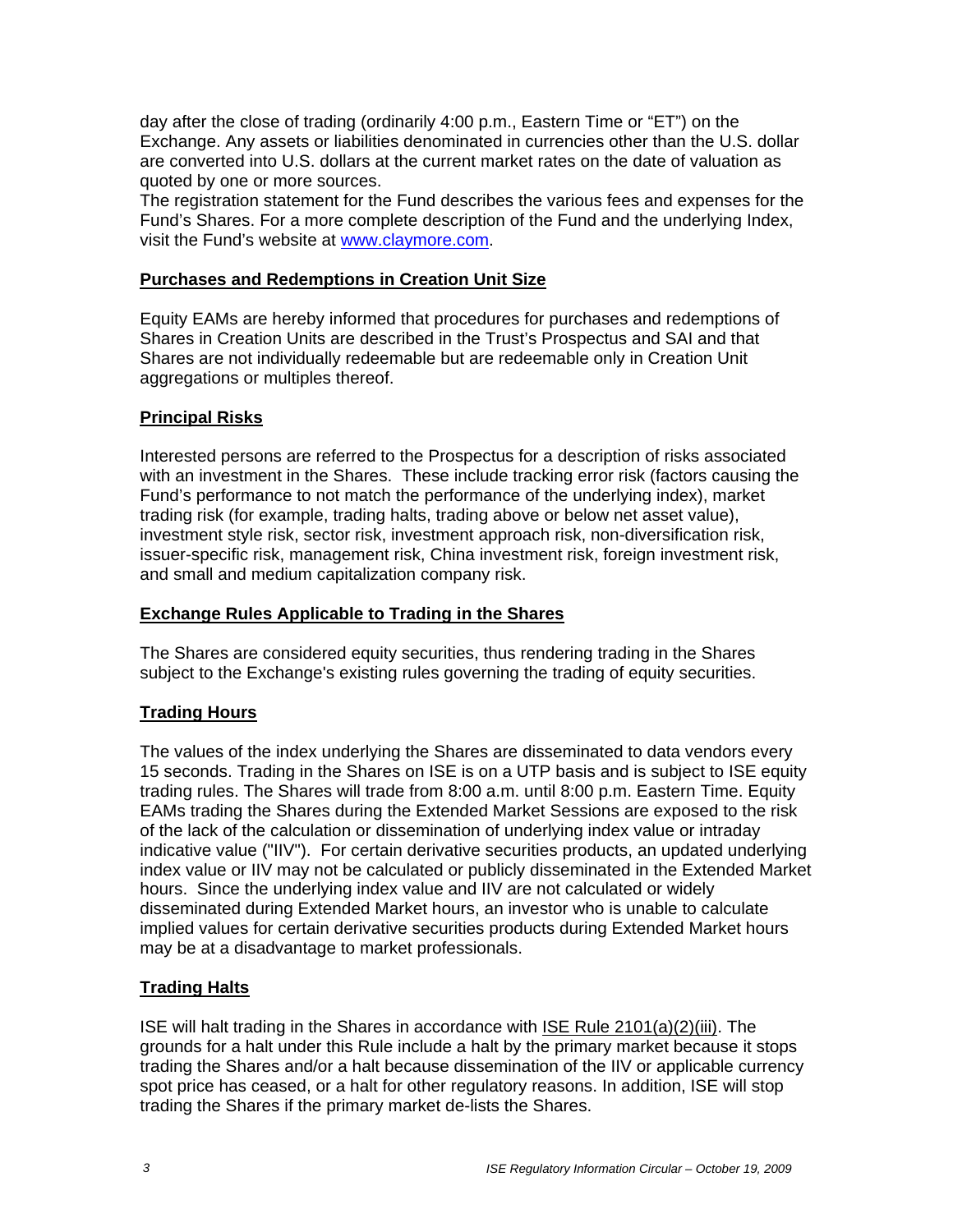### **Dissemination of Fund Data**

The Consolidated Tape Association will disseminate real time trade and quote information for the Funds to Tape B.

| <b>Fund Name</b>                                                            | Listing<br><b>Market</b> | Trading<br>Symbol | <b>IOPV Symbol</b> | <b>NAV Symbol</b> |
|-----------------------------------------------------------------------------|--------------------------|-------------------|--------------------|-------------------|
| Claymore/Alp<br>haShares<br>China All-Cap<br>Exchange<br><b>Traded Fund</b> | <b>NYSE</b>              | YAO               | YAO.IV             | YAO.NV            |

#### **Delivery of a Prospectus**

Pursuant to federal securities laws, investors purchasing Shares must receive a prospectus prior to or concurrently with the confirmation of a transaction. Investors purchasing Shares directly from the Fund (by delivery of the Deposit Amount) must also receive a prospectus.

Prospectuses may be obtained through the Distributor or on the Fund's website. The Prospectus does not contain all of the information set forth in the registration statement (including the exhibits to the registration statement), parts of which have been omitted in accordance with the rules and regulations of the SEC. For further information about the Fund, please refer to the Trust's registration statement.

#### **Exemptive, Interpretive and No-Action Relief Under Federal Securities Regulations**

The SEC has issued exemptive, interpretive or no-action relief from certain provisions of rules under the Securities Exchange Act of 1934 (the "Act") regarding trading in the above mentioned exchange-traded Fund.

## **Regulation M Exemptions**

Generally, Rules 101 and 102 of Regulation M prohibit any "distribution participant" and its "affiliated purchasers" from bidding for, purchasing, or attempting to induce any person to bid for or purchase any security which is the subject of a distribution until after the applicable restricted period, except as specifically permitted in Regulation M. The provisions of the Rules apply to underwriters, prospective underwriters, brokers, dealers, and other persons who have agreed to participate or are participating in a distribution of securities.

The SEC has granted an exemption from Rule 101 under Regulation M to permit persons participating in a distribution of shares of the above-mentioned Fund to engage in secondary market transactions in such shares during their participation in such a distribution. In addition, the SEC has granted relief under Regulation M to permit persons who may be deemed to be participating in the distribution of Shares of the above-mentioned Fund (i) to purchase securities for the purpose of purchasing Creation Unit Aggregations of Fund Shares and (ii) to tender securities for redemption in Creation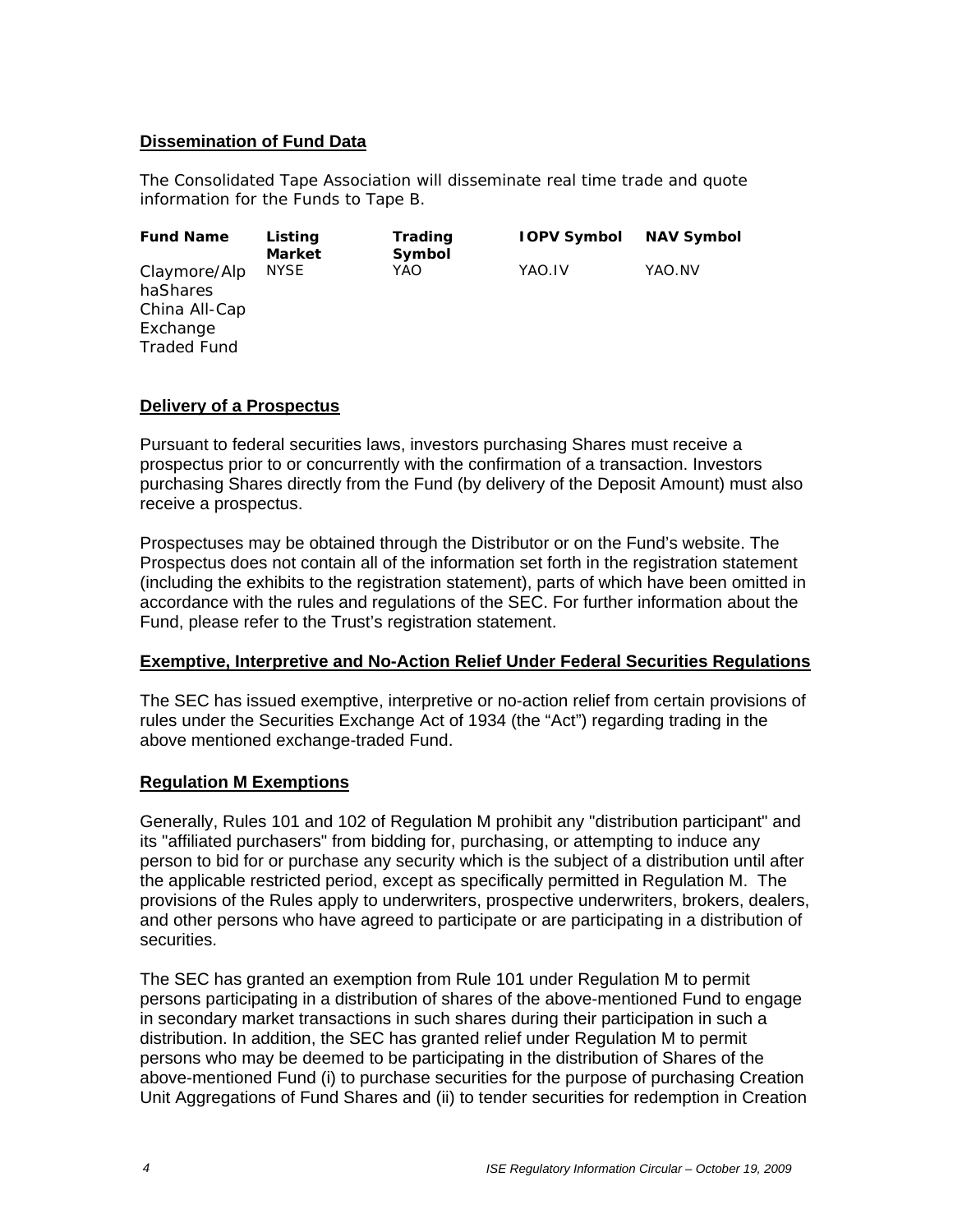Unit Aggregations. Further, the SEC has clarified that the tender of Fund Shares to the Fund for redemption does not constitute a bid for or purchase of any of the Fund's securities during the restricted period of Rule 101. The SEC has also granted an exemption pursuant to paragraph (e) of Rule 102 under Regulation M to allow the redemption of Fund Shares in Creation Unit Aggregations during the continuous offering of Shares.

## **Customer Confirmations for Creation or Redemption of Fund Shares (SEC Rule 10b-10)**

Broker–dealers who handle purchases or redemptions of Fund shares in Creation Units for customers will be permitted to provide such customers with a statement of the number of Creation Unit Aggregations created or redeemed without providing a statement of the identity, number and price of shares of the individual securities tendered to the Fund for purposes of purchasing creation unit aggregations ("Deposit Securities") or the identity, number and price of shares to be delivered by the Trust to the redeeming holder ("Redemption Securities"). The composition of the securities required to be tendered to the Fund for creation purposes and of the securities to be delivered on redemption will be disseminated each business day and will be applicable to requests for creations or redemption, as the case may be, on that day. This exemptive relief under Rule 10b-10 with respect to creations and redemptions is subject to the following conditions:

- 1) Confirmations to customers engaging in creations or redemptions must state that all information required by Rule 10b-10 will be provided upon request;
- 2) Any such request by a customer for information required by Rule 10b-10 will be filed in a timely manner, in accordance with Rule 10b-10(c);
- 3) Except for the identity, number and price of shares of the component securities of the Deposit Securities and Redemption Securities, as described above, confirmations to customers must disclose all other information required by Rule 10b-10(a).

## **SEC Rule 14e-5**

The Commission has permitted any person acting as a dealer-manager of a tender offer for a component security of fund (1) to redeem fund shares in creation unit aggregations from the issuer that may include a security subject to such tender offer and (2) to purchase fund shares during such tender offer. In addition, a No-Action has been issued under Rule 14e-5 states that if a broker-dealer acting as a dealer-manager of a tender offer for a security of the Fund purchases or arranges to purchase such securities in the secondary market for the purpose of tendering such securities to purchase one or more creation unit aggregations of shares, it must be made in conformance with the following:

- i. such bids or purchases are effected in the ordinary course of business, in connection with a basket of 20 or more securities in which any security that is the subject of a distribution, or any reference security, does not comprise more than 5% of the value of the basket purchased; or
- ii. purchases are effected as adjustments to such basket in the ordinary course of business as a result of a change in the composition of the underlying index; and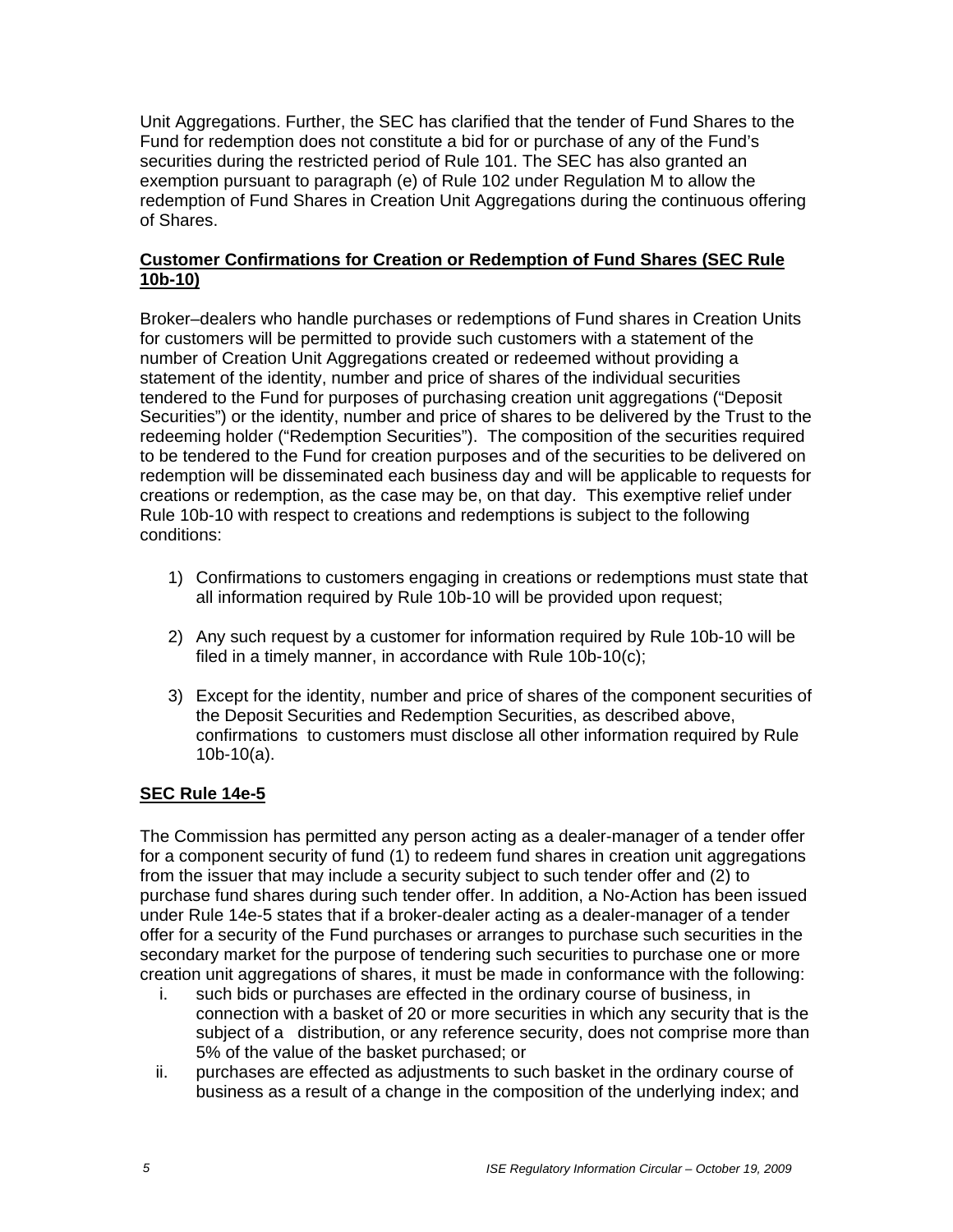iii. such bids or purchases are not effected for the purpose of facilitating such tender offer.

## **Section 11(d)(1); SEC Rules 11d1-1 and 11d1-2**

Section 11(d)(1) of the Act generally prohibits a person who is both a broker and a dealer from effecting any transaction in which the broker-dealer extends credit to a customer on any security which was part of a new issue in the distribution of which he participated as a member of a selling syndicate or group within thirty days prior to such transaction. The Commission has clarified that Section 11(d)(1) does not apply to broker-dealers that are not authorized participants (and, therefore, do not create creation unit aggregations) that engage in both proprietary and customer transactions in shares of a fund in the secondary market, and for broker-dealer authorized participants that engage in creations of creation unit aggregations. This relief is subject to specific conditions, including the condition that such broker-dealer (whether or not an authorized participant) does not, directly or indirectly, receive from the fund complex any payment, compensation or other economic incentive to promote or sell the shares of a fund to persons outside the fund complex, other than non-cash compensation permitted under NASD (now FINRA) Rule 2830 (I)(5)(A), (B) or (C). See letter dated November 22, 2005 from Brian A Bussey, Assistant Chief Counsel, SEC Division of Market Regulation, to Barclays Global Investors, N.A., dated November 22, 2005. The Commission has issued a No-Action Letter under Section  $11(d)(1)$  of the Act now states that brokerdealers may treat shares of a fund, for purposes of Rule 11d1-2, as "securities issued by a registered open-end investment company as defined in the Investment Company Act" and thereby extend credit or maintain or arrange for the extension or maintenance of credit on shares that have been owned by the persons to whom credit is provided for more than 30 days, in reliance on the exemption contained in the rule.

## **SEC Rules 15c1-5 and 15c1-6**

The Commission has issued a No-Action letter with respect to Rule 15c1-5 and Rule 15c1-6 as to the required disclosure of control by a broker or dealer with respect to creations and redemptions of fund shares and secondary market transactions therein.

**This Regulatory Information Circular is not a statutory Prospectus. Equity EAMs should consult the Trust's Registration Statement, SAI, Prospectus and the Fund's website for relevant information.**